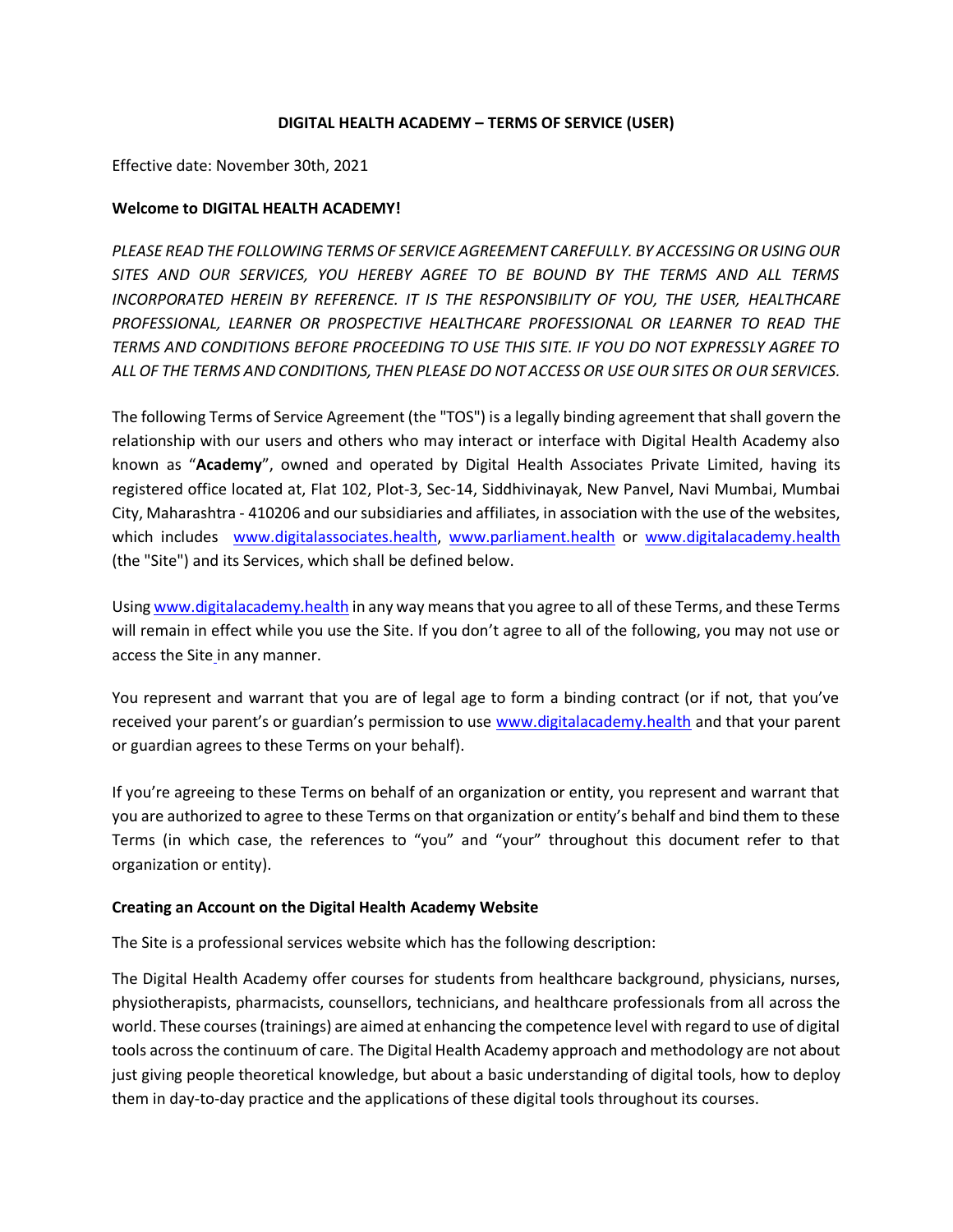Any and all visitors to our site shall be deemed as "users" of the herein contained Services provided for the purpose of this TOS. Users shall choose the User side App and shall have access accordingly.

The user acknowledges and agrees that the Services provided and made available through our website and applications may include some mobile applications and those applications that may be made available on various social media networking sites and numerous other platforms and programs, are the sole property of Digital Health Associates Private Limited, the parent company of Digital Health Academy. At its discretion, Digital Health Associates Private Limited may offer additional website Services and/or products, or update, modify or revise any current content and Services, and this Agreement shall apply to any and all additional Services and/or products and any and all updated, modified or revised Services unless otherwise stipulated. Digital Health Associates Private Limited, the parent company of Digital Health Academy does hereby reserve the right to modify, cancel and cease offering any of the aforementioned Services and/or products. You, as the end user, acknowledge, accept and agree that Digital Health Associates Private Limited, the parent company of Digital Health Academy shall not be held liable for any such updates, modifications, revisions, suspensions or discontinuance of any of our Services and/or products. Your continued use of the Services provided, after such posting of any updates, changes, and/or modifications shall constitute your acceptance of such updates, changes and/or modifications, and as such, frequent review of this Agreement and any and all applicable terms and policies should be made by you to ensure you are aware of all terms and policies currently in effect. Should you not agree to the updated, revised or modified terms, you must stop using the provided Services forthwith.

Furthermore, the user understands, acknowledges and agrees that the Services offered shall be provided "AS IS" and as such Digital Health Associates Private Limited shall not assume any responsibility or obligation for the timeliness, missed delivery, deletion and/or any failure to store user content, communication or personalization settings.

You may be required to sign up for an account and select a password. You promise to provide us with accurate, complete, and up-to-date registration information about yourself. The information you will provide shall include but not be limited to i. Name; ii. Phone Number; iii. Email id; and iv. Address;

You agree that you will only us[e www.digitalacademy.health](http://www.digitalacademy.health./) for your own personal or organizational use, and not on behalf of or for the benefit of any third party. You may not transfer your account to anyone else without our prior written permission.

You may not select as your [www.digitalacademy.health](http://www.digitalacademy.health./) account name, a name that you don't have the right to use, or another person's name with the intent to impersonate that person. The Academy reserves the right to refuse registration of or cancel a [www.digitalacademy.health](http://www.digitalacademy.health./) account name at its discretion. The Academy reserves the right to share your information on our website, without your address/phone number/email addresses.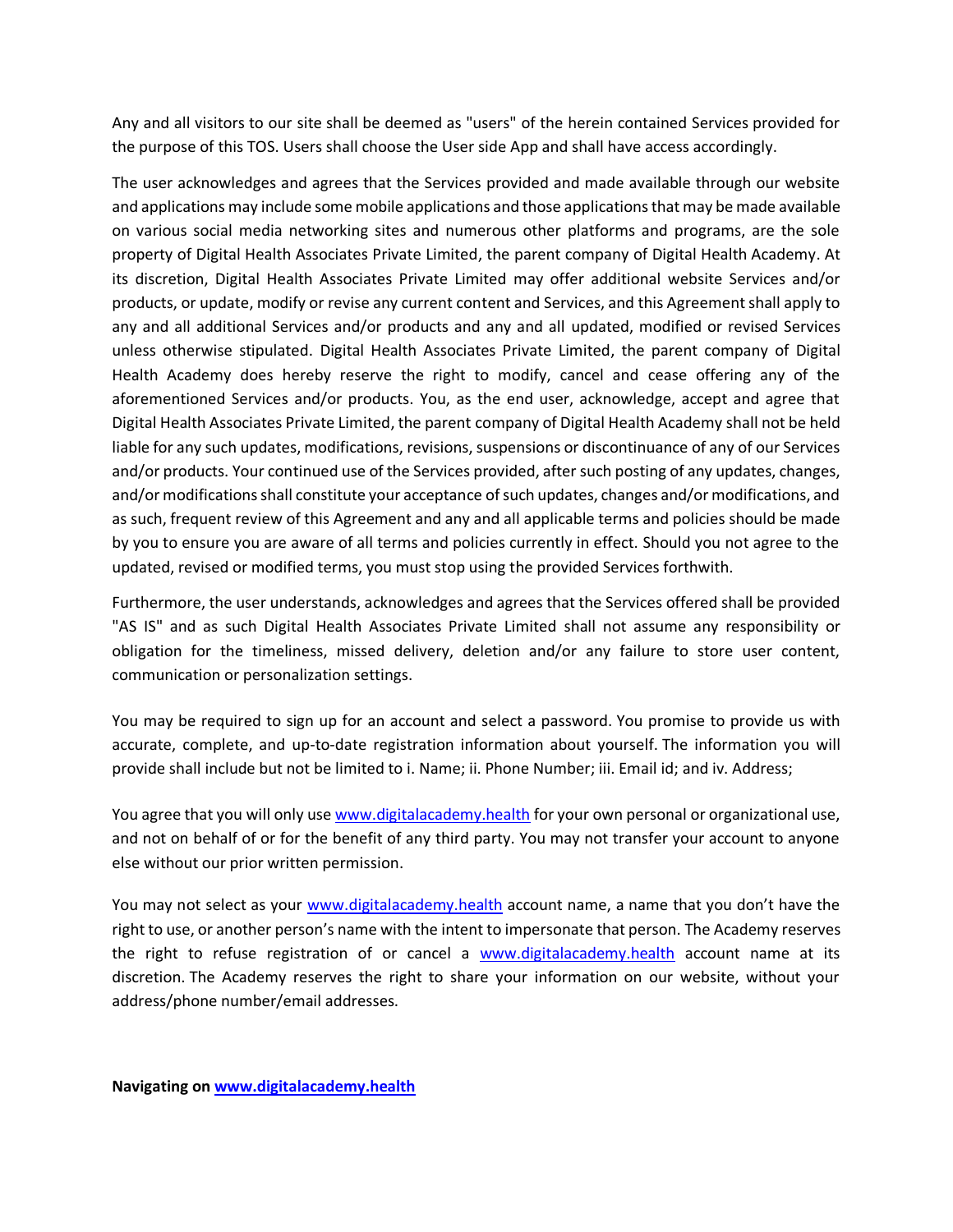You may choose to simply browse through the website or register at the very outset. Remember that your access to the services becomes available only on registering. After successfully registering, for the course you have opted for, you, the user, would now be able to access the course.

You can become a learner at Academy either through the Digital Health Academy vertical at Digital Health Associates website by clicking on the relevant thumbnail Or by directly visiting the Academy website. The Digital Health Academy offers you a Certified Digital Health Professional (CDHP) course or a number of different programs, and is uniquely partnering with the leading tech companies and industry associations to provide you with application-oriented learning with regard to the latest products & solutions, and their deployment in day-to-day practice. The faculty of CDHP are the industry leaders and practitioners of digital health. Access to the various products and services, ability to participate and privileges would depend on the kind of course/program you choose. Certified Digital Health Professional course has three levels Basic, Advanced and Professional. You may choose to purchase a course/program either while on the Academy website or the Digital Health Associates Site. Payments are routed through the Digital Health Associates website. Once your payment is complete, you shall receive your login credentials . You may then access the course/program and its entire content from the login page of Digital Health Academy.

The courses and programs are the sole proprietary of Digital Health Academy, and none of them may be copied/ shared or placed on other platforms. The users, learners and faculty are not permitted to share anything regarding contents of the Digital Health Academy website outside the platform.

You shall receive a GST bill (based on the applicability) for the services provided and may choose to make the payments through UPI, Debit, Credit cards or Net banking from within the user account on Digital Health Associates platform, in advance or anytime before the start of service in the [www.digitalacademy.health](http://www.digitalacademy.health./) account.

Anything posted, uploaded, shared, stored, or otherwise provided throug[h www.digitalacademy.health](http://www.digitalacademy.health./) is referred to as a "Post" in these Terms. There are a few rules that apply to all Posts.

Limited License to Us: You hereby grant the Academy a license to translate, modify, reproduce, and otherwise act with respect to your Posts to enable us to provide, improve, and notify you about new features within [www.digitalacademy.health.](http://www.digitalacademy.health./) You understand and agree that we may need to make changes to your Posts to conform and adapt those Posts to the technical requirements of networks, devices, services, or media, and this license includes the rights to do so.

If you share a Post with other users on [www.digitalacademy.health,](http://www.digitalacademy.health./) then you grant us the license as mentioned in the paragraph above, as well as a license to display, perform, and distribute your Post. Also, you grant all other users of [www.digitalacademy.health](http://www.digitalacademy.health./) a license to access the Post, and to use and exercise all rights in it, as permitted by the functionality of [www.digitalacademy.health.](http://www.digitalacademy.health./) We reserve the right to remove any content from [www.digitalacademy.health](http://www.digitalacademy.health./) at any time, for any reason (including, but not limited to, if someone alleges you contributed that content in violation of these Terms), in our sole discretion, and without notice.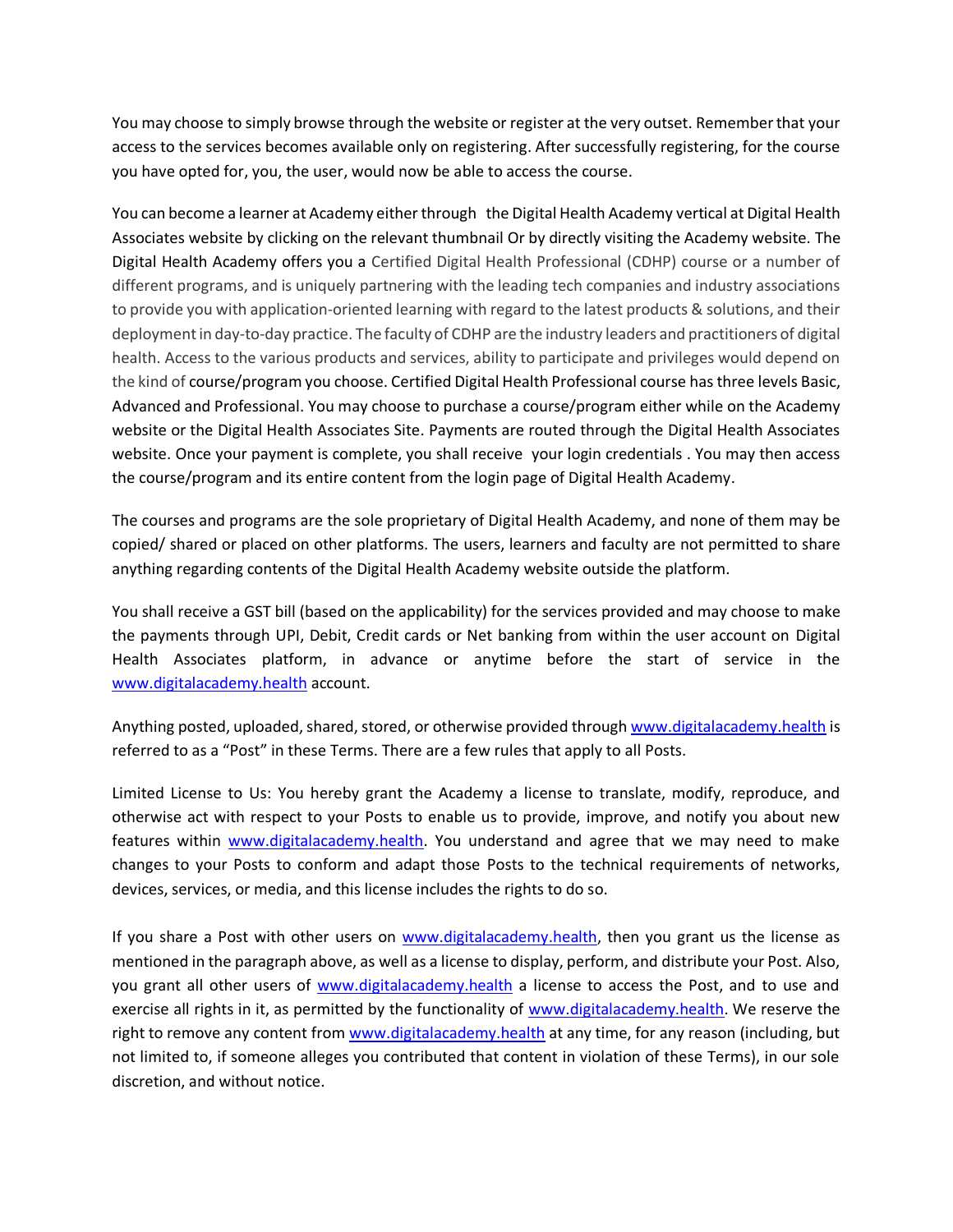Term of License: You agree that the licenses you grant are royalty-free, perpetual, irrevocable, and worldwide. This is a license only – your ownership in Posts is not affected.

## **Intellectual Property and Reporting Infringement**

We respect others' intellectual property rights, and we reserve the right to delete or disable content alleged to be infringing, and to terminate the accounts of repeat alleged infringers. You promise to abide by copyright notices, trademark rules, information, and other restrictions you may receive from us or that are posted on [www.digitalacademy.health.](http://www.digitalacademy.health./)

# *If You Believe Content Available Through The Platform Infringes A Copyright, Please Provide The Following Information To The Person Identified below:*

- a. A physical or electronic signature of the copyright owner or authorized agent;
- b. Identification of the copyrighted work(s) claimed to have been infringed;
- c. Identification of the material that is claimed to be infringing or to be the subject of the infringing activity and that is to be removed or access to which is to be disabled, and information reasonably sufficient to permit us to locate the material;
- d. Information regarding how we may contact you (e.g., mailing address, telephone number, e-mail address);
- e. A statement that the copyright owner or its authorized agent has a good faith belief that use of the material in the manner complained of is not authorized by the copyright owner, its agent, or the law; and
- f. A statement that the information in the notification is accurate, and made under penalty of perjury, and, if an agent is providing the notification, a statement that the agent is authorized to act on behalf of the owner of an exclusive right that is allegedly infringed.

*Attn: \_\_\_\_\_\_\_\_\_\_\_\_\_\_\_\_\_\_\_\_\_\_\_\_\_\_\_\_*

You understand that we own [www.digitalacademy.health](http://www.digitalacademy.health./). These Terms don't grant you any right, title or interest in the Academy, Health Parliament, Digital Health Associates, Global Digital Health Summit or [www.digitalacademy.health,](http://www.digitalacademy.health./) or our trademarks, logos, and other intellectual property.

## **Acceptable Use Policy**

You are responsible for all your activity in connection with [www.digitalacademy.health!](http://www.digitalacademy.health./) Due to the global nature of the internet, through the use of our network, you hereby agree to comply with all local rules relating to online conduct and that which is considered acceptable Content. Make sure that you use [www.digitalacademy.health](http://www.digitalacademy.health./) in a manner that complies with the law. If your use of [www.digitalacademy.health](http://www.digitalacademy.health./) is prohibited by applicable laws, then you aren't authorized to use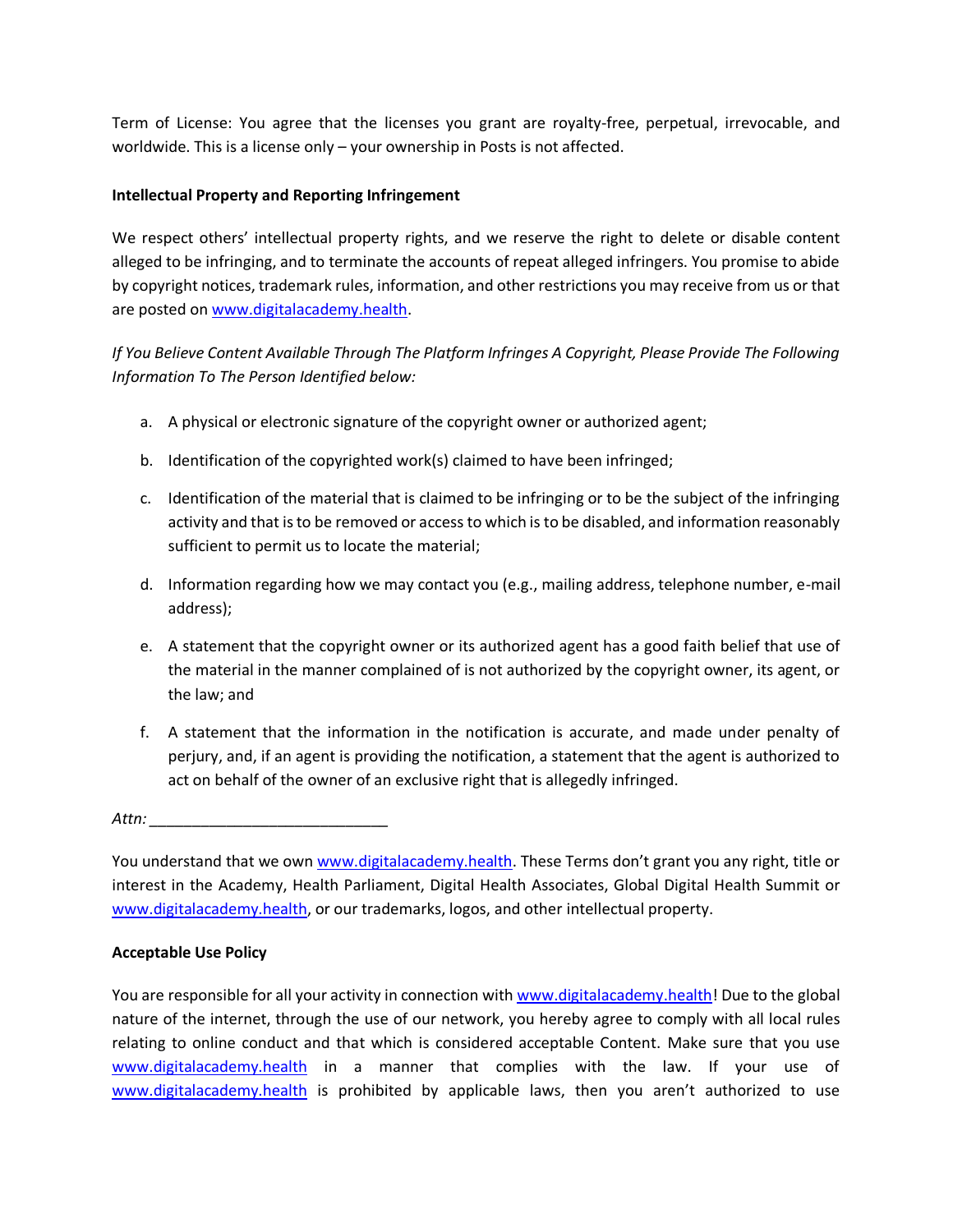[www.digitalacademy.health](http://www.digitalacademy.health./). We can't and won't be responsible for you using [www.digitalacademy.health](http://www.digitalacademy.health./) in a way that breaks the law.

You also agree that you will not contribute any Post or otherwise use [www.digitalacademy.health](http://www.digitalacademy.health./) in a manner that:

- Is fraudulent or threatening;
- Jeopardizes the security of you[r www.digitalacademy.health](http://www.digitalacademy.health./) account or anyone else's (such as allowing someone else to log int[o www.digitalacademy.health](http://www.digitalacademy.health./) as you, or sharing your account or password with someone);
- Attempts, in any manner, to obtain the password, account, or other security information of any other user;
- Violates the security of any computer network, or cracks any passwords or security encryption codes;
- Runs any form of auto-responder or "spam" on [www.digitalacademy.health,](http://www.digitalacademy.health./) or any processes that run or are activated while you are not logged int[o www.digitalacademy.health,](http://www.digitalacademy.health./) or that otherwise interferes with the proper working of [www.digitalacademy.health](http://www.digitalacademy.health./) (including placing an unreasonable load on [www.digitalacademy.health](http://www.digitalacademy.health./) infrastructure);
- "Crawls," "scrapes," or "spiders" any page, data, or portion of [www.digitalacademy.health](http://www.digitalacademy.health./) (through use of manual or automated means);
- Copies or stores any significant portion of the content on [www.digitalacademy.health;](http://www.digitalacademy.health./)
- Decompiles, reverse engineers, or otherwise attempts to obtain the source code or underlying ideas or information of or relating to [www.digitalacademy.health;](http://www.digitalacademy.health./)
- Replicates, duplicates, copies, trades, sells, resells nor exploits for any commercial reason any part, use of, or access to [www.digitalacademy.health](http://www.digitalacademy.health./) sites.

## **Other Users and Third-Parties**

Posts posted t[o www.digitalacademy.health](http://www.digitalacademy.health./) are the sole responsibility of the person or organization from whom such content originated. You access all such content at your own risk. We aren't liable for any errors or omissions in any Post and you hereby release us from any damages or loss you might suffer in connection with a Post.

Other Users on [www.digitalacademy.health:](http://www.digitalacademy.health./) Your interactions with organizations and individuals found on or through [www.digitalacademy.health,](http://www.digitalacademy.health./) and any other terms, conditions, warranties or representations associated with such dealings, are solely between you and such organizations and individuals. You agree that [www.digitalacademy.health](http://www.digitalacademy.health./) shall not be responsible or liable for any loss or damage of any sort incurred as the result of any such dealings. We can't guarantee the identity of any Users with access to [www.digitalacademy.health](http://www.digitalacademy.health./) and we are not responsible for which Users gain access to our products and services.

Third-Party Content[: www.digitalacademy.health](http://www.digitalacademy.health./) may contain links or connections to third party websites or services that are not owned or controlled by us. The Academy has no control over, and assumes no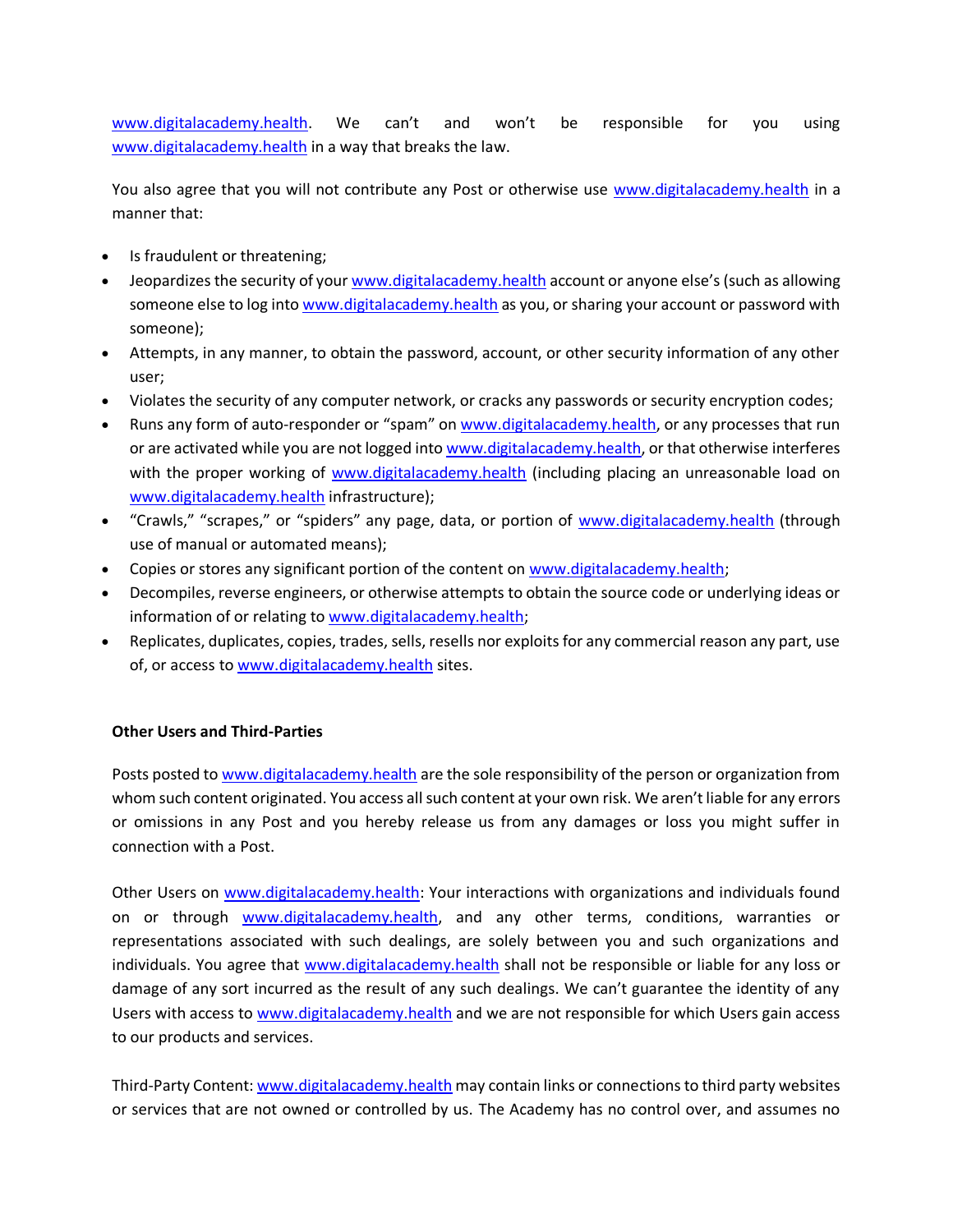responsibility for, the content, accuracy, privacy policies, or practices of or opinions expressed in any thirdparty websites. You release and hold us harmless from any and all liability arising from your use of any third-party website or service.

In the event that you have a dispute with one or more other users of [www.digitalacademy.health](http://www.digitalacademy.health./) or with a third party, you release us, our officers, employees, agents, and successors from claims, demands, and damages of every kind or nature, known or unknown, suspected or unsuspected, disclosed or undisclosed, arising out of or in any way related to such disputes and/or the Academy.

## **Indemnity**

All users herein agree to insure and hold the Academy, Digital Health Associates, our subsidiaries, affiliates, agents, employees, officers, partners and/or licensors blameless or not liable for any claim or demand, which may include, but is not limited to, reasonable attorney fees made by any third party which may arise from any content a user of our site may submit, post, modify, transmit or otherwise make available through our Services, the use of Services or your connection with these Services, your violations of the Terms of Service and/or your violation of any such rights of another person.

## **Terminating Your Account**

Failure to follow any of these Terms shall constitute a breach of these Terms, which may result in immediate termination of your account. The Academy has the sole right to decide whether you are in violation of any of the restrictions set forth in these Terms.

The Academy is free to terminate (or suspend access to) your use of [www.digitalacademy.health](http://www.digitalacademy.health./) or your account, for any reason at our discretion. We will try to provide advance notice to you prior to our terminating your account, but we may not do so if we determine it would be impractical, illegal, not in the interest of someone's safety or security, or otherwise harmful to the rights or property of the Academy.

The Academy is free to terminate (or suspend access for 90 days to) your use of [www.digitalacademy.health,](http://www.digitalacademy.health./) or your account, on detection of failing to comply with the code of conduct of fraud or a single account with a single system being used to request services for multiple systems.

The Academy also allows you to delete (or suspend access for 90 days to) your account at any time. When you delete your account, any Posts associated with that account will also be deleted. However, any Post that you have made public may remain available. When you suspend access to your account, you may reactivate your account within 90 days of suspending your account. If the account has not been reactivated within 90 days after suspension, you will receive intimation and after intimation the account will be permanently deleted.

You understand and agree that it may not be possible to completely delete your content from [www.digitalacademy.health](http://www.digitalacademy.health./) records or backups, and that your Posts may remain viewable elsewhere to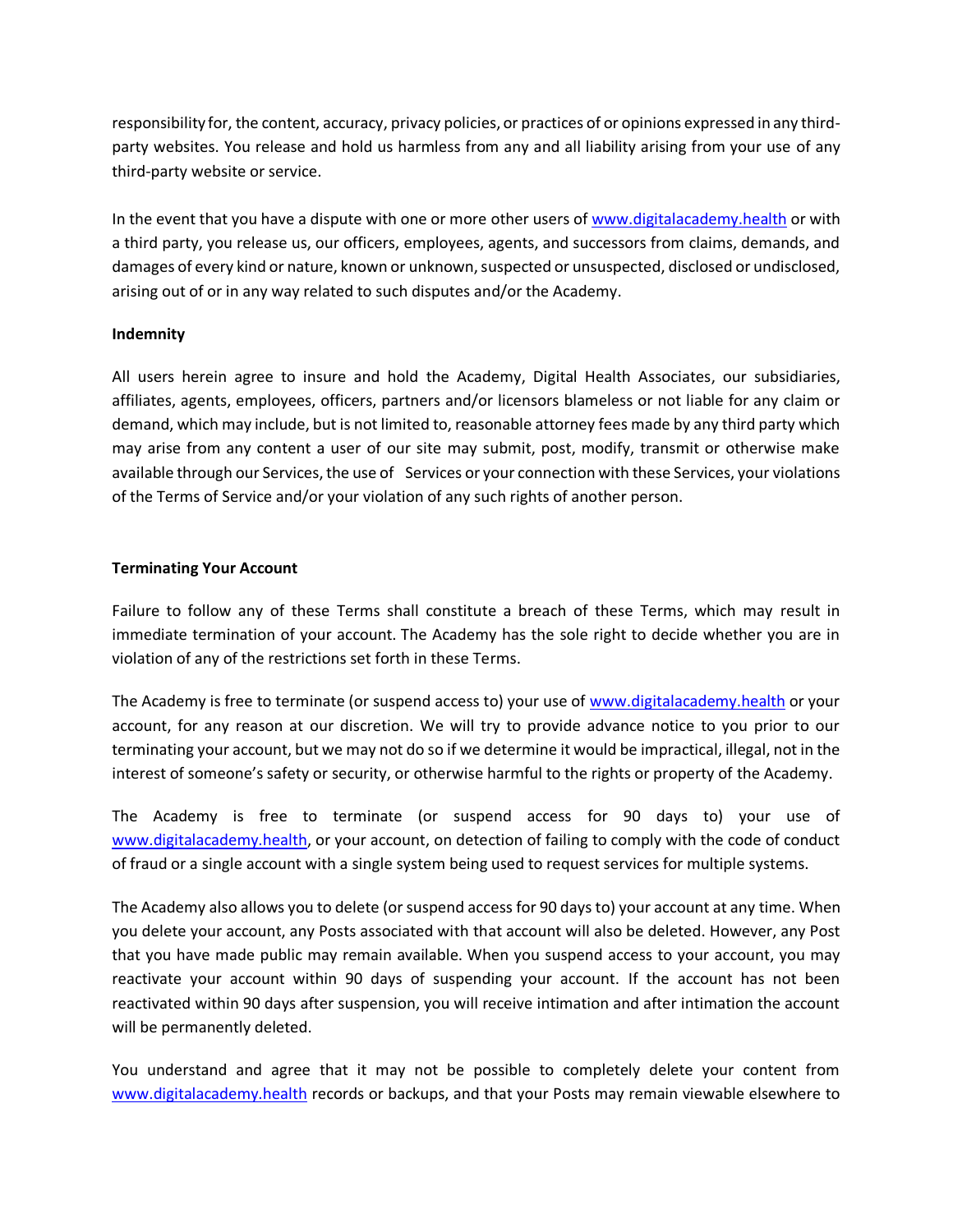the extent that they were copied or stored by other users. Please refer to our [Privacy Policy](https://www.substack.com/privacy) to understand how we treat information you provide to us after you have stopped using [www.digitalacademy.health.](http://www.digitalacademy.health./)

You agree that some of the obligations in these Terms will be in force even after you terminate your account. All of the following terms will survive termination: any obligation you have to pay us or indemnify us, any limitations on our liability, any terms regarding ownership or intellectual property rights, terms regarding disputes between us, and any other terms that, by their nature, should survive termination of these Terms.

If you have deleted your account by mistake, contact us immediately at [contact@digitalacademy.health](mailto:contact@digitalacademy.health) – we will try to help, but unfortunately, we can't promise that we can recover or restore anything.

### **Privacy on DHA**

The Academy takes your privacy very seriously. For the current Academy Privacy Policy, please click [here.](https://www.substack.com/privacy)

Every registered User's registration data and various other personal information are strictly protected by the Academy's Privacy Policy. As a registered User, you herein consent to the collection and use of the information provided, including the transfer of information within India and/or other countries for storage, processing or use by the Academy and/or our subsidiaries and affiliates.

#### **Proprietary Rights**

You do hereby acknowledge and agree that the Academy's Services and any essential software that may be used in connection with our Services ("Software") shall contain proprietary and confidential material that is protected by applicable intellectual property rights and other laws. Furthermore, you herein acknowledge and agree that any Content which may be contained in any advertisements or information presented by and through our Services or by advertisers is protected by copyrights, trademarks, patents or other proprietary rights and laws. Therefore, except for that which is expressly permitted by applicable law or as authorized by the Academy or such applicable licensor, you agree not to alter, modify, lease, rent, loan, sell, distribute, transmit, broadcast, publicly perform and/or created any plagiaristic works which are based on the Academy Services (e.g. Content or Software), in whole or part.

The Academy herein has granted you personal, non-transferable and non-exclusive rights and/or license to make use of our Software on a single system, as long as you do not, and shall not, allow any third party to duplicate, alter, modify, create or plagiarize work from, reverse engineer, reverse assemble or otherwise make an attempt to locate or discern any source code, sell, assign, sublicense, grant a security interest in and/or otherwise transfer any such right in the Software. Furthermore, you do herein agree not to alter or change the Software in any manner, nature or form, and as such, not to use any modified versions of the Software, including and without limitation, for the purpose of obtaining unauthorized access to our Services. Lastly, you also agree not to access or attempt to access our Services through any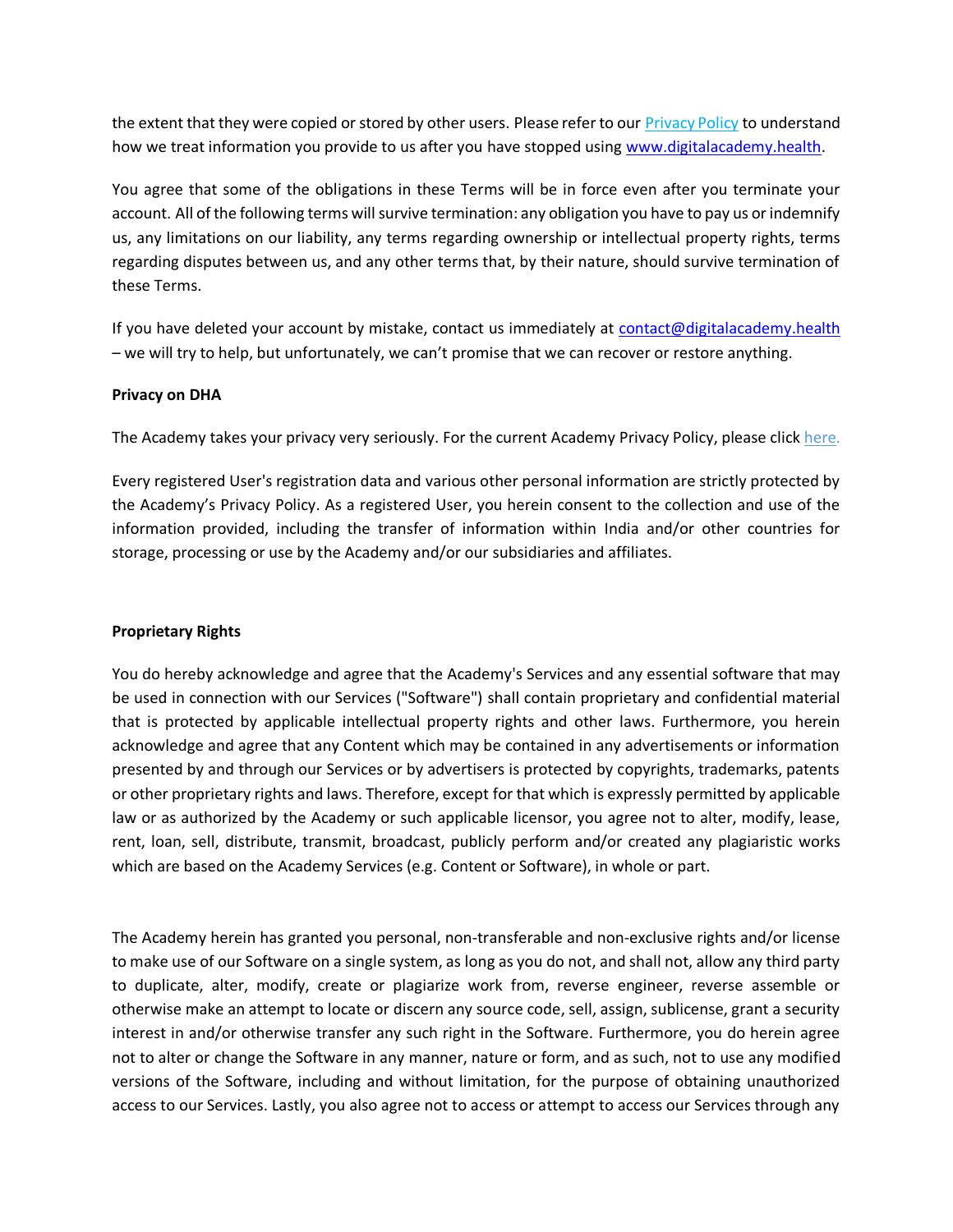means other than through the interface which is provided by the Academy for use in accessing our Services.

You herein acknowledge, understand and agree that all of the Academy trademarks, copyright, trade name, service marks, and other Academy logos and any brand features, and/or product and service names are trademarks and as such, are and shall remain the property of the Academy. You herein agree not to display and/or use in any manner the Academy logo or marks without obtaining the Academy's prior written consent.

## **Changes to the Terms**

We are constantly trying to improve our products and services, so these Terms may need to change along with such improvements. We reserve the right to change the Terms at any time, but if we do, we will bring it to your attention by placing a notice on the website, by sending you an email, and/or by some other means.

If you don't agree with the new Terms, you are free to reject them; unfortunately, that means you will no longer be able to use the Academy website and services. If you use the Academy website and services in any way after a change to the Terms is effective and notice has been provided, that means you agree to all of the changes.

Except for changes by us as described here, no other amendment or modification of these Terms will be effective unless in writing and signed by both you and us.

## **No Warranties**

[www.digitalacademy.health](http://www.digitalacademy.health./) is provided to you on an "as-is" basis. This means we provide it to you without any express or implied warranties of any kind. That includes any implied warranties of merchantability, fitness for a particular purpose, non-infringement, or any warranty that the use of [www.digitalacademy.health](http://www.digitalacademy.health./) will be uninterrupted or error-free.

Any information or material downloaded or otherwise obtained by way of Academy services or software shall be accessed at your sole discretion and sole risk, and as such you shall be solely responsible for and hereby waive any and all claims and causes of action with respect to any damage to your computer and/or internet access, downloading and/or displaying, or for any loss of data that could result from the download of any such information or material

Products purchased or offered through DHA, and Services are provided without any warranty of any kind from the Academy.

## **Disclaimers / Refund**

You may cancel your subscription at the Digital Health Academy, once the payment is made, up to 30 days after making the payment.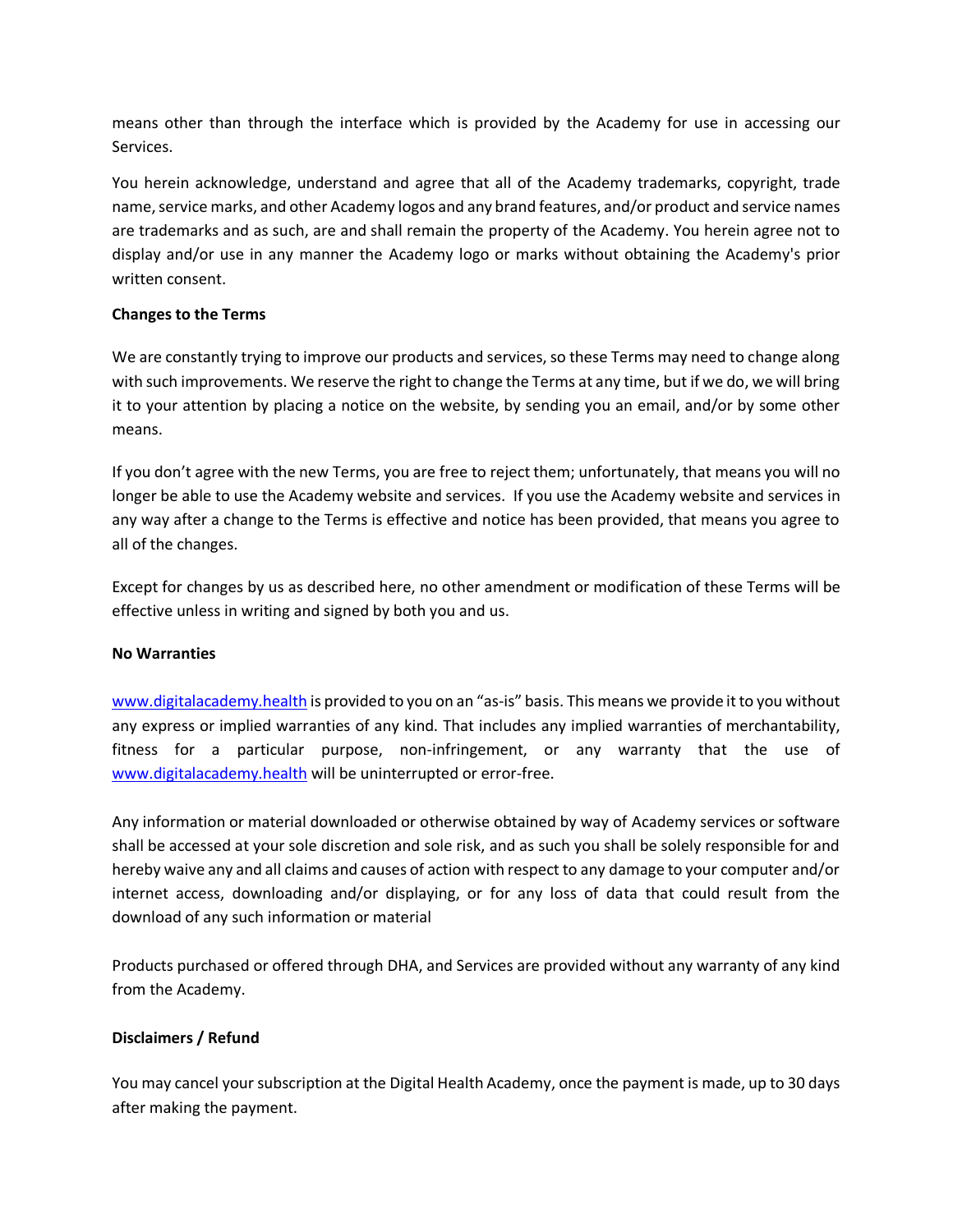Your refund on account of cancellation, if any, as per the company's policies, will be paid back to you through the payment method through which payment shall made within 15 business days.

## **Limitation of Liability**

To the fullest extent allowed by applicable law, under no circumstances and under no legal theory shall DHA, its licensors, or its suppliers be liable to you or to any other person for:

- 1. Any indirect, special, incidental, or consequential damages of any kind, or
- 2. Any amount, in the aggregate, in excess of the greater of INR 1,000 or
- 3. The amounts paid and/or payable by you to us in connection with DHA in the twelve-month period preceding the applicable claim after deducting the payments for the services utilized.

## **Assignment**

You may not assign, delegate or transfer these Terms or your rights or obligations hereunder, or your [www.digitalacademy.health](http://www.digitalacademy.health./) account, in any way (by operation of law or otherwise) without our prior written consent. We may transfer, assign, or delegate these Terms and our rights and obligations without consent.

## **Choice of Law**

These Terms are governed by and will be construed under applicable laws of India, without regard to the conflicts of law provisions thereof.

## **Dispute Resolution and Arbitration**

Any dispute arising from or relating to the subject matter of these Terms shall be resolved through following methods:

- 1. An escalation that will be addressed by company representative
- 2. Executive escalation that will be addressed by a senior executive of company
- 3. Consumer court at customer discretion within jurisdiction of Mumbai, Maharashtra.

Any dispute that remains unresolved through the above mechanism shall be finally settled by arbitration in Mumbai, Maharashtra, India, in accordance with the Indian Arbitration and Conciliation Act, 1996. For all purposes of these Terms, you consent to exclusive jurisdiction of the courts in Mumbai, Maharashtra, India.